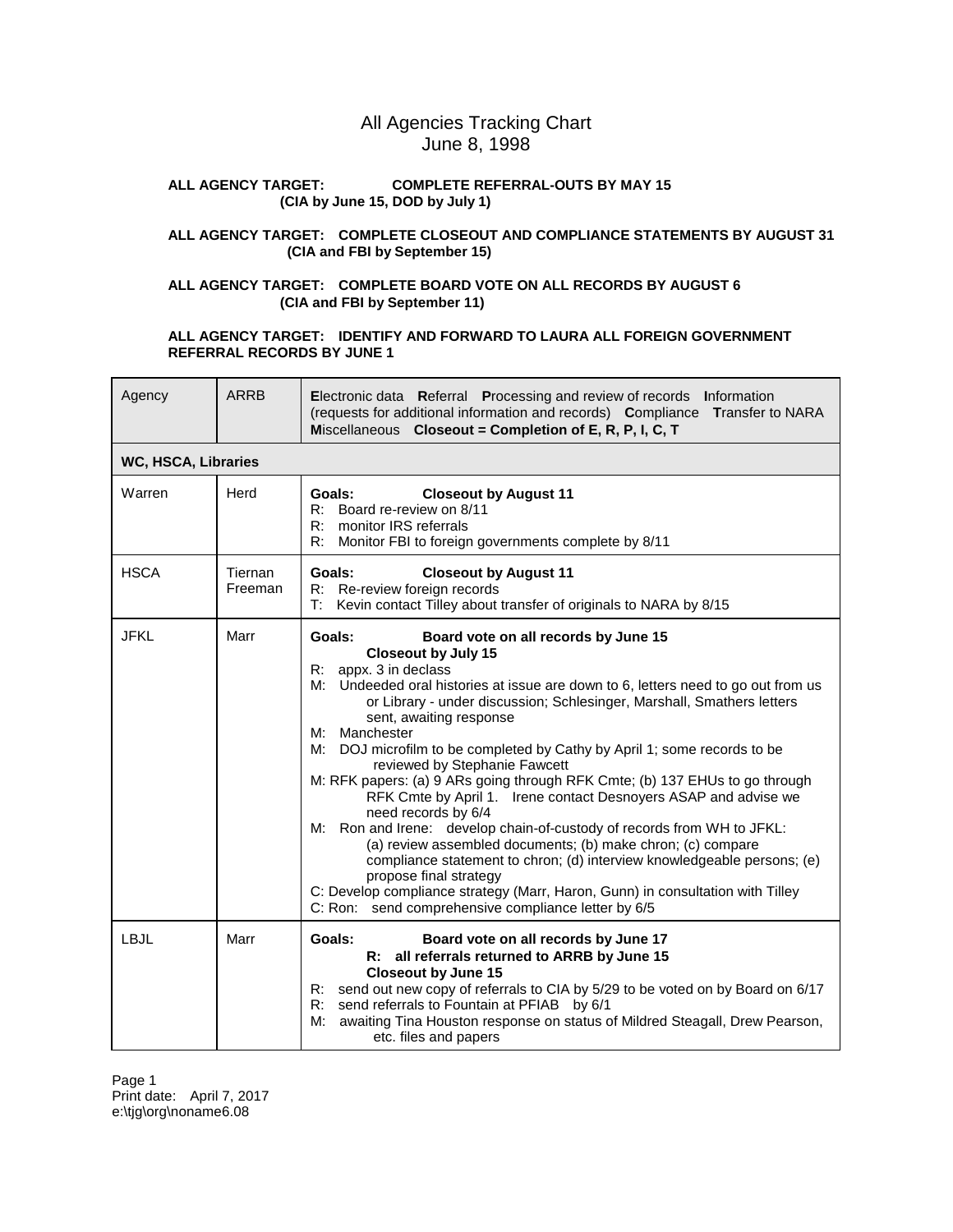| Agency                     | <b>ARRB</b>       | Electronic data Referral Processing and review of records Information<br>(requests for additional information and records) Compliance Transfer to NARA<br>Miscellaneous Closeout = Completion of E, R, P, I, C, T                                                                                                                                                                                     |
|----------------------------|-------------------|-------------------------------------------------------------------------------------------------------------------------------------------------------------------------------------------------------------------------------------------------------------------------------------------------------------------------------------------------------------------------------------------------------|
| Ford                       | Combs/<br>Herd    | Goals:<br>Board vote on all records by June 17<br><b>Closeout by July 1</b><br>R: Complete referrals by 6/3<br>P: Confirm status of all records<br>M: locate 25 missing documents plus 5 transcripts<br>R: 8-10 docs ready for 6/17 meeting from NSA; 1 from CIA<br>R: 34 docs at FBI return to ARRB by 6/30<br>C: Final Declaration due 8/1                                                          |
| Eisenhower                 | Rockwell          | <b>COMPLETE</b>                                                                                                                                                                                                                                                                                                                                                                                       |
| Carter                     | Marr              | <b>COMPLETE</b>                                                                                                                                                                                                                                                                                                                                                                                       |
| CIA, FBI, USSS, NSA, State |                   |                                                                                                                                                                                                                                                                                                                                                                                                       |
| <b>CIA</b>                 | Skwirot/<br>Combs | Goals:<br>Board vote on all records by September 11<br><b>Closeout by September 15</b><br>R: CIA to Third Agency Completed by June 15<br>M: resolve multiple tape issue<br>M: process Mexico City history<br>M: monitor Church Committee volumes<br>R: Goodpasture deposition transcripts<br>C: Ron: Make recommendations with respect to initial compl. stmt.                                        |
| <b>FBI</b>                 | Denk              | <b>Goals:</b><br>Board vote on all records by September 11<br><b>Closeout by September 15</b><br>R: Letter to State Department identifying foreign referrals by 6/5<br>expedite sending foreign letters (1 remaining)<br>P:<br>essentially complete; limited clean-up needed; complete SOLO<br>ŀ.<br>monitor post-production closely bulk transfer of records in June<br>т:                           |
| <b>USSS</b>                | Herd              | Goals: Board vote on all records by July 15<br><b>Closeout by August 10</b><br>Send additional requests by 6/1 (identify Cubans from list)<br>ŀ.<br>M: Monitor response to ARRB December letter (resolve issue on Record;<br>Protective Surveys between 61-62)<br>C: Kim & Ron draft and send letter on Final Declaration of Compliance                                                               |
| <b>NSA</b>                 | Combs             | Board vote on all records by June 17<br>Goals:<br><b>Closeout by July 13</b><br>M: monitor new NSA records closely<br>send out request no. 4 for post-assassination analysis, on hold<br>Ŀ.<br>P:<br>Complete processing of all NSA records by May 12.<br>P: Confirm status of all NSA records<br>M: Michelle take FBI referrals to NSA<br>C:<br>Ron prepare response to initial compliance statement |
| <b>State</b>               | Marr              | Board vote on all records by June 17<br>Goals:<br><b>Closeout by June 17</b><br>determine exact status of State records referred to FBI (including RIFfed and<br>R:<br>non-RIFfed; 47 from Dip Security); get RIFs<br>R:<br>determine status of records with foreign equities (appx. 3 records?)<br>Irene complete review records identified from SF 135s (esp. Rusk materials)<br>М:                 |

Page 2 Print date: April 7, 2017 e:\tjg\org\noname6.08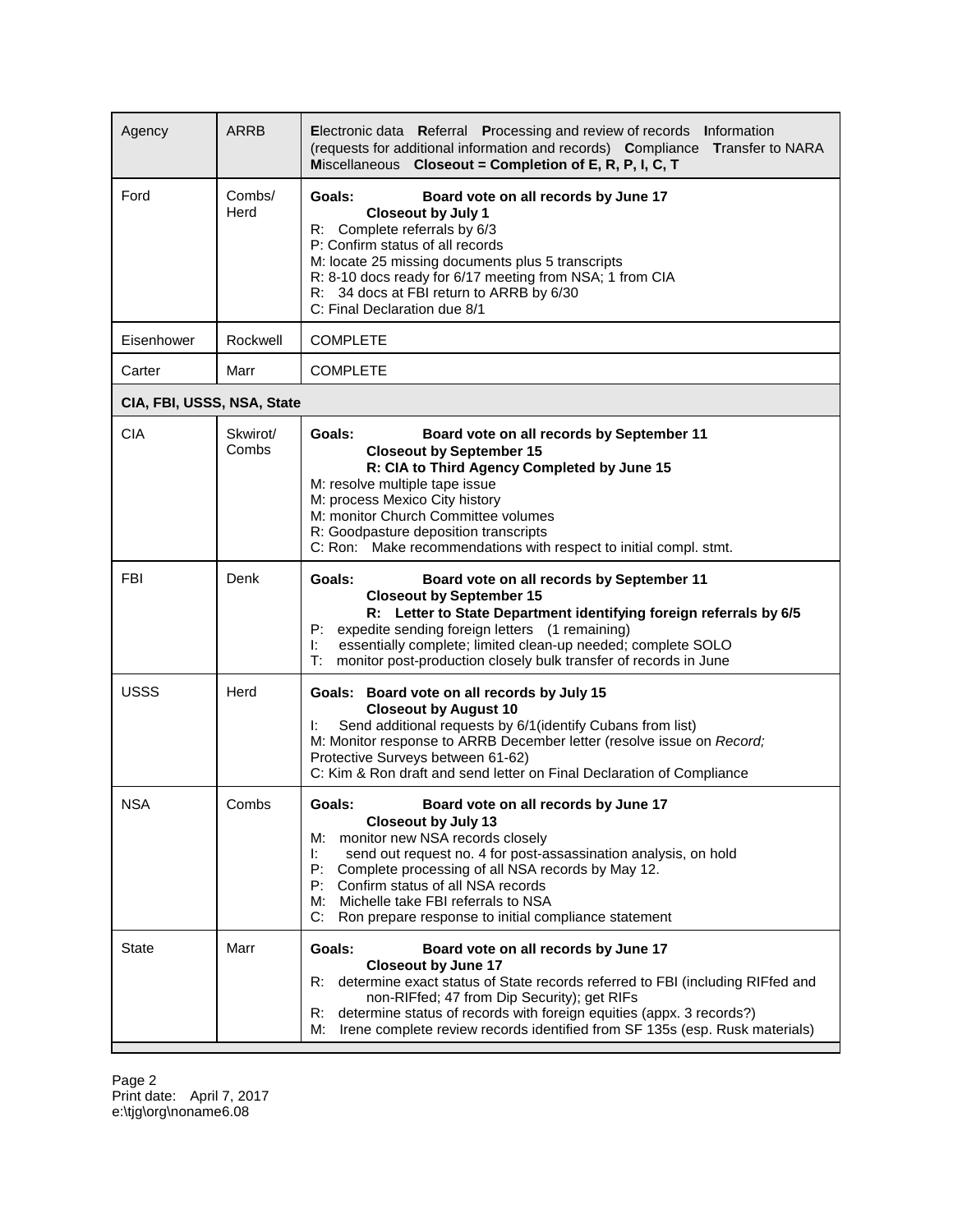| Agency             | <b>ARRB</b>           | Electronic data Referral Processing and review of records Information<br>(requests for additional information and records) Compliance Transfer to NARA<br>Miscellaneous Closeout = Completion of E, R, P, I, C, T                                                                                                                                                                                                                                                                                                                                                                                                                                                                                                                                                                   |  |  |
|--------------------|-----------------------|-------------------------------------------------------------------------------------------------------------------------------------------------------------------------------------------------------------------------------------------------------------------------------------------------------------------------------------------------------------------------------------------------------------------------------------------------------------------------------------------------------------------------------------------------------------------------------------------------------------------------------------------------------------------------------------------------------------------------------------------------------------------------------------|--|--|
|                    |                       | Miscellaneous: IRS, SSA, LOC, DEA, Postal, GSA, NARA, Courts, ARRB                                                                                                                                                                                                                                                                                                                                                                                                                                                                                                                                                                                                                                                                                                                  |  |  |
| <b>IRS</b>         | Denk/<br>Haron        | M: Monitor completion of WC<br>Monitor completion of HSCA<br>Monitor completion of SSA<br>Monitor completion of IRS internal searches/processing of records<br>Laura send follow-up to IRS 4/30/98 memo; identify IRS info in "public<br>record"<br>C: Ron send compliance letter                                                                                                                                                                                                                                                                                                                                                                                                                                                                                                   |  |  |
| <b>SSA</b>         | Denk/<br>Haron        | M: Doug prepare memo on Oswald records                                                                                                                                                                                                                                                                                                                                                                                                                                                                                                                                                                                                                                                                                                                                              |  |  |
| LOC                | Haron                 | C: Follow up on letters to donors: guidance to CIA on Rockefeller Commission<br>records; follow up with Liebengood.                                                                                                                                                                                                                                                                                                                                                                                                                                                                                                                                                                                                                                                                 |  |  |
| DEA                | Haron                 | C: Send compliance letter to DEA<br>M: Designate ARs, if any                                                                                                                                                                                                                                                                                                                                                                                                                                                                                                                                                                                                                                                                                                                        |  |  |
| Postal             | Combs                 | <b>COMPLETE</b>                                                                                                                                                                                                                                                                                                                                                                                                                                                                                                                                                                                                                                                                                                                                                                     |  |  |
| <b>GSA</b>         | Haron                 | <b>COMPLETE</b>                                                                                                                                                                                                                                                                                                                                                                                                                                                                                                                                                                                                                                                                                                                                                                     |  |  |
| <b>NARA</b>        | Haron                 | Goals:<br>Board vote on all records by ____<br>Closeout by<br>Bob complete review of Sydney-Bob documents<br>R:<br>Chet develop long-term plan to get NARA updates on all e-records<br>E:                                                                                                                                                                                                                                                                                                                                                                                                                                                                                                                                                                                           |  |  |
| Courts             | Haron                 | M: notification letter to Courts                                                                                                                                                                                                                                                                                                                                                                                                                                                                                                                                                                                                                                                                                                                                                    |  |  |
| <b>ARRB</b>        | Tiernan/<br>Rodriguez | T: transfer HSCA originals to NARA<br>transfer FBI FOIA set to NARA<br>T:                                                                                                                                                                                                                                                                                                                                                                                                                                                                                                                                                                                                                                                                                                           |  |  |
| <b>DOD</b>         |                       |                                                                                                                                                                                                                                                                                                                                                                                                                                                                                                                                                                                                                                                                                                                                                                                     |  |  |
| <b>OSD</b>         | Horne                 | C: Doug determine whether OSD is complete.                                                                                                                                                                                                                                                                                                                                                                                                                                                                                                                                                                                                                                                                                                                                          |  |  |
| <b>Joint Staff</b> | Horne                 | Goals:<br>Board vote on all records by August 6<br><b>Closeout by September 1</b><br>M: ARRB asked Joint Staff to complete document review of Mongoose and JFK<br>Library material by mid-June 1998, and deliver to declass session by 6/23.<br>Joint Staff Histories status: Joint Staff 3 volume history on Vietnam has been<br>M:<br>reviewed by CIA & DOD and is available from the OSD history office in response to<br>FOIA requests; Joint Staff will copy all 3 volumes for the ARRB and we will place<br>volumes in JFK Collection at NARA. Two other history volumes from the early 60s<br>contain chapters on Laos and Cuba; Joint Staff will review their equities in these<br>chapters and make copies for inclusion in the Joint Declassification session<br>process. |  |  |
| Army               | Horne                 | C: Compliance Stmt. overdue (due 3/3/98)                                                                                                                                                                                                                                                                                                                                                                                                                                                                                                                                                                                                                                                                                                                                            |  |  |
| Army IRR           | Horne                 | Goals:<br>Board vote on all records by August 6<br><b>Closeout by September 1</b>                                                                                                                                                                                                                                                                                                                                                                                                                                                                                                                                                                                                                                                                                                   |  |  |

Page 3 Print date: April 7, 2017 e:\tjg\org\noname6.08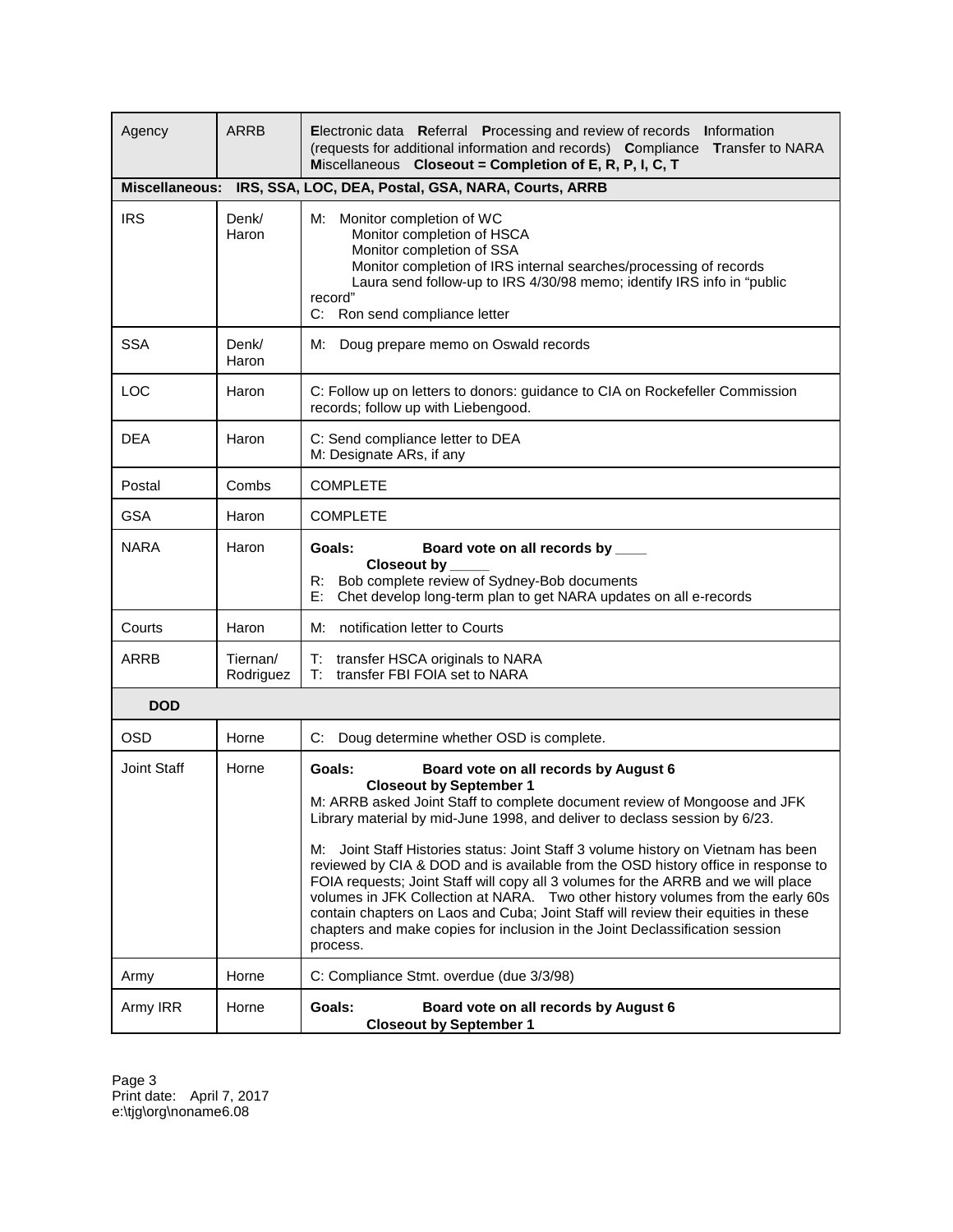| Agency             | ARRB            | Electronic data Referral Processing and review of records Information<br>(requests for additional information and records) Compliance Transfer to NARA<br>Miscellaneous Closeout = Completion of E, R, P, I, C, T |  |  |
|--------------------|-----------------|-------------------------------------------------------------------------------------------------------------------------------------------------------------------------------------------------------------------|--|--|
|                    |                 | M: Jim Goslee is reviewing documents as we receive them from IRR.                                                                                                                                                 |  |  |
| Army CIC           | Horne           | <b>COMPLETE</b>                                                                                                                                                                                                   |  |  |
| <b>AFIP</b>        | Horne           | <b>COMPLETE</b>                                                                                                                                                                                                   |  |  |
| Navy/Marines       | Horne           | <b>COMPLETE</b>                                                                                                                                                                                                   |  |  |
| <b>ONI/NCIS</b>    | Horne           | <b>COMPLETE</b>                                                                                                                                                                                                   |  |  |
| Bethesda           | Horne           | <b>COMPLETE</b>                                                                                                                                                                                                   |  |  |
| Air Force          | Horne           | M: Ron asked for an expanded supplemental compliance statement with better<br>explanations of searches conducted.                                                                                                 |  |  |
| <b>DIA</b>         | Horne           | <b>COMPLETE</b>                                                                                                                                                                                                   |  |  |
| <b>DOJ</b>         |                 |                                                                                                                                                                                                                   |  |  |
| <b>INS</b>         | Haron           | Goals:<br>Board vote on all records by August 6<br><b>Closeout by September 1</b><br>C: Ron monitors INS tasks to be completed<br>C: Final Declaration of Compl. due 8/1                                          |  |  |
| Civil              | Haron           | M: Coordinate on placement of FOIA files in JFK Collection; confirm that additional<br>FOIA case files are being retrieved; obtain updated Final Compl. Stmt.                                                     |  |  |
| Civil Rights       | Haron           | <b>COMPLETE</b>                                                                                                                                                                                                   |  |  |
| Criminal           | Haron           | Goals:<br>Board vote on all records by August 6<br><b>Closeout by September 1</b><br>M: review of internal security files;<br>M: monitor processing of organized crime records that were designated as ARs        |  |  |
| Leadership         | Haron           | Goals:<br>Board vote on all records by August 6<br><b>Closeout by September 1</b><br>DOJ must complete processing and submit Final Declaration of Compliance.<br>P:                                               |  |  |
| <b>OLC</b>         | Haron           | M: COMPLETE<br>(but confirm physical transfer of OLC assassination records to JFK Collection)                                                                                                                     |  |  |
| <b>White House</b> |                 |                                                                                                                                                                                                                   |  |  |
| <b>NSC</b>         | Combs           | Goals: Board vote on all records by June 17<br><b>Closeout by July 1</b><br>NSC completing review - appx. 85% done<br>P:                                                                                          |  |  |
| <b>WHCA</b>        | Horne/<br>Haron | M: Awaiting Final Compliance Statement and supplementary information re:<br>1963-64 WHCA organization.                                                                                                            |  |  |
| <b>PFIAB</b>       | Combs           | R: Referral-outs to DOD by 6/5                                                                                                                                                                                    |  |  |
| <b>Treasury</b>    |                 |                                                                                                                                                                                                                   |  |  |
| Main               | Haron           | C: Awaiting Compliance Statement                                                                                                                                                                                  |  |  |

Page 4 Print date: April 7, 2017 e:\tjg\org\noname6.08